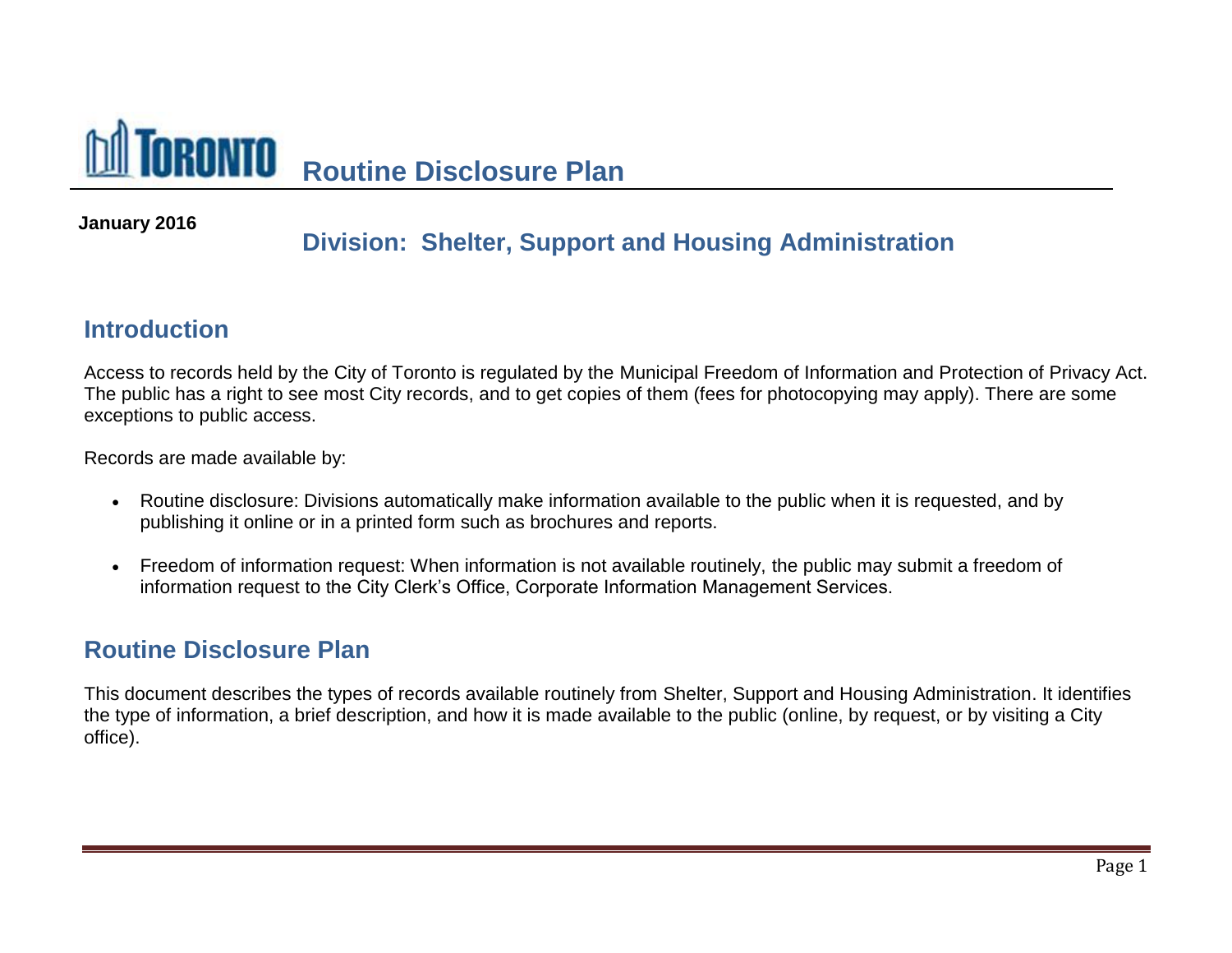| <b>Type of Information</b>              | <b>Description</b>                                                                                                                                                                                                                                                                                                | <b>How to Get the Information</b>                                                                                                                                                                                                                                 |
|-----------------------------------------|-------------------------------------------------------------------------------------------------------------------------------------------------------------------------------------------------------------------------------------------------------------------------------------------------------------------|-------------------------------------------------------------------------------------------------------------------------------------------------------------------------------------------------------------------------------------------------------------------|
| <b>Homelessness</b><br><b>Services</b>  |                                                                                                                                                                                                                                                                                                                   |                                                                                                                                                                                                                                                                   |
| Services for people who<br>are homeless | Services and resources provided by all orders<br>of government and community agencies that<br>help people experiencing homelessness in<br>Toronto.                                                                                                                                                                | Guide to Services for People Who are<br><b>Homeless</b>                                                                                                                                                                                                           |
| How to get a shelter bed                | For anyone needing emergency shelter.                                                                                                                                                                                                                                                                             | Call 311 or Central Intake 416-338-<br>$\bullet$<br>4766, toll free 1-877-338-3398<br>Adults (no children) can go to the<br>$\bullet$<br>Streets to Homes Assessment and<br>Referral Centre at 129 Peter St (at<br>Richmond St) in downtown Toronto;<br>open 24/7 |
| Location of Out of the<br>Cold programs | Funded by the City and operated by volunteers<br>in faith organizations, this program is available<br>mid-November until mid-April.                                                                                                                                                                               | Schedule is posted online                                                                                                                                                                                                                                         |
| <b>Shelter listings</b>                 | Locations and contact information. Information<br>on the City's website and in City publications is<br>only for the City-administered system. Violence<br>against women shelters are not listed. These<br>are under provincial jurisdiction (information<br>available from 211), and addresses are not<br>public. | Online, in hard copy publications and<br>brochures<br>City-operated shelters are mapped                                                                                                                                                                           |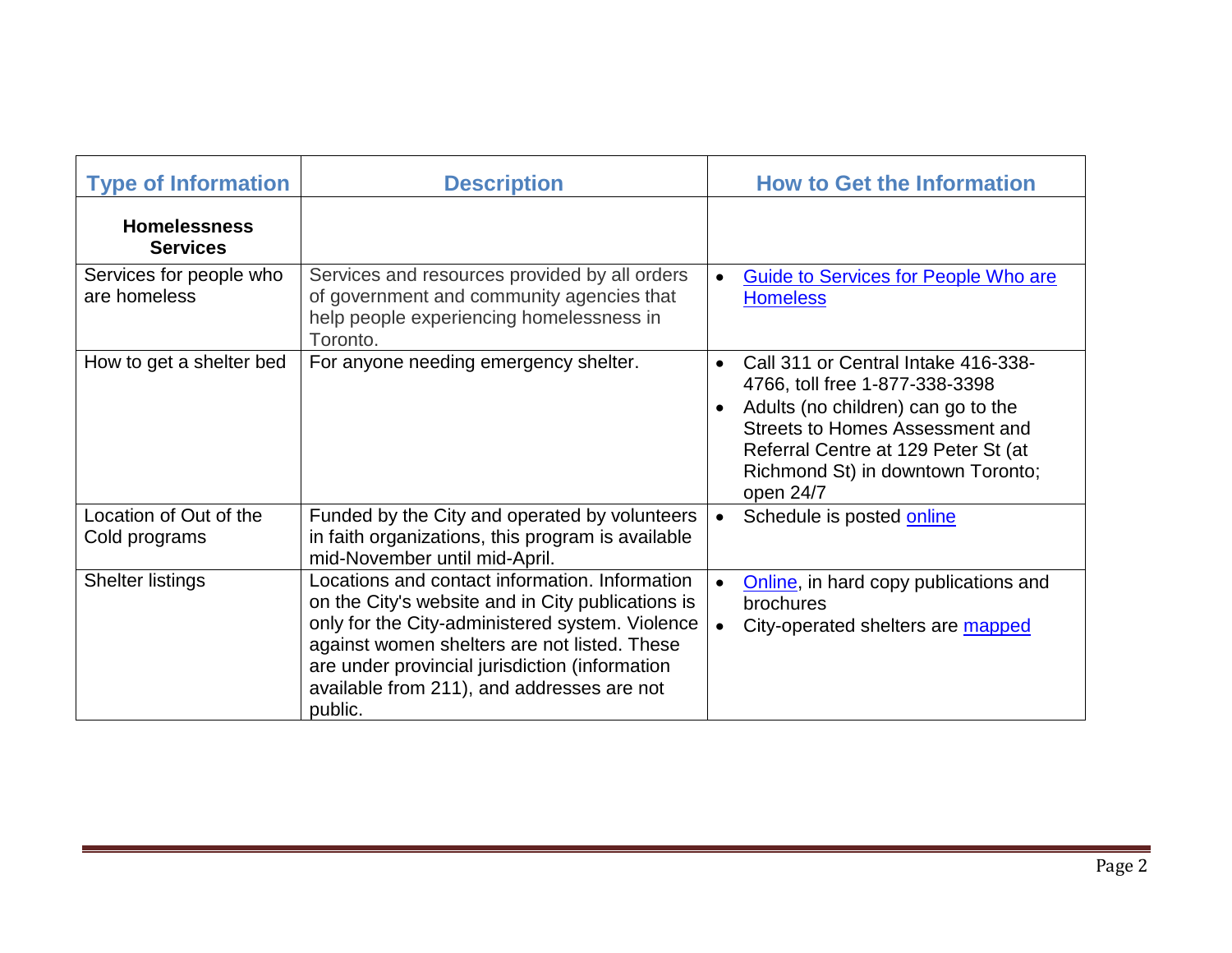| <b>Type of Information</b>                                                                | <b>Description</b>                                                                                                                                                                                                                                                |                        | <b>How to Get the Information</b>                                                                                                                                                                                                   |
|-------------------------------------------------------------------------------------------|-------------------------------------------------------------------------------------------------------------------------------------------------------------------------------------------------------------------------------------------------------------------|------------------------|-------------------------------------------------------------------------------------------------------------------------------------------------------------------------------------------------------------------------------------|
| Shelter occupancy                                                                         | Number of people that use shelter beds,<br>shelter capacity and occupancy rate.                                                                                                                                                                                   | $\bullet$<br>$\bullet$ | <b>Posted online daily Monday-Friday by</b><br>sector; includes manual reporting of Out<br>of the Cold programs during the winter<br>Monthly average nightly occupancy is<br>graphed at month's end, showing three<br>years of data |
| Deaths of homeless<br>people                                                              | The City does not track deaths of homeless<br>people in general. There appears to be no<br>official tracking of these deaths. City-<br>administered shelters are required to report<br>deaths of clients and recent clients to Hostel<br>Services within 30 days. | $\bullet$              | Data provided by shelters is posted<br>online                                                                                                                                                                                       |
| Unique individuals using<br>shelter services                                              | Statistics relating to shelter use in Toronto.                                                                                                                                                                                                                    | $\bullet$<br>$\bullet$ | Contained in various staff reports<br>Included in online infographic; requests<br>for updates considered individually.<br>Contact ssha@toronto.ca                                                                                   |
| Access to client records                                                                  | Available only to the client.                                                                                                                                                                                                                                     | $\bullet$              | <b>Freedom of Information Request</b>                                                                                                                                                                                               |
| How to get a message to<br>someone who may be<br>staying in a shelter                     | Friends/relatives approach Shelter, Support &<br>Housing Administration looking for missing<br>relatives and wanting to get a message to<br>someone they think might be staying in a<br>shelter.                                                                  | $\bullet$              | For privacy reasons, Shelter, Support &<br>Housing Administration will not confirm<br>where an individual is staying                                                                                                                |
| Media requests for<br>shelter client information,<br>confirmation of shelter<br>residency | Requests for access to shelters and client<br>information.                                                                                                                                                                                                        | $\bullet$              | Except in the case of confirmed law<br>enforcement requests, there is no<br>confirmation of shelter residency in<br>order to protect client confidentiality                                                                         |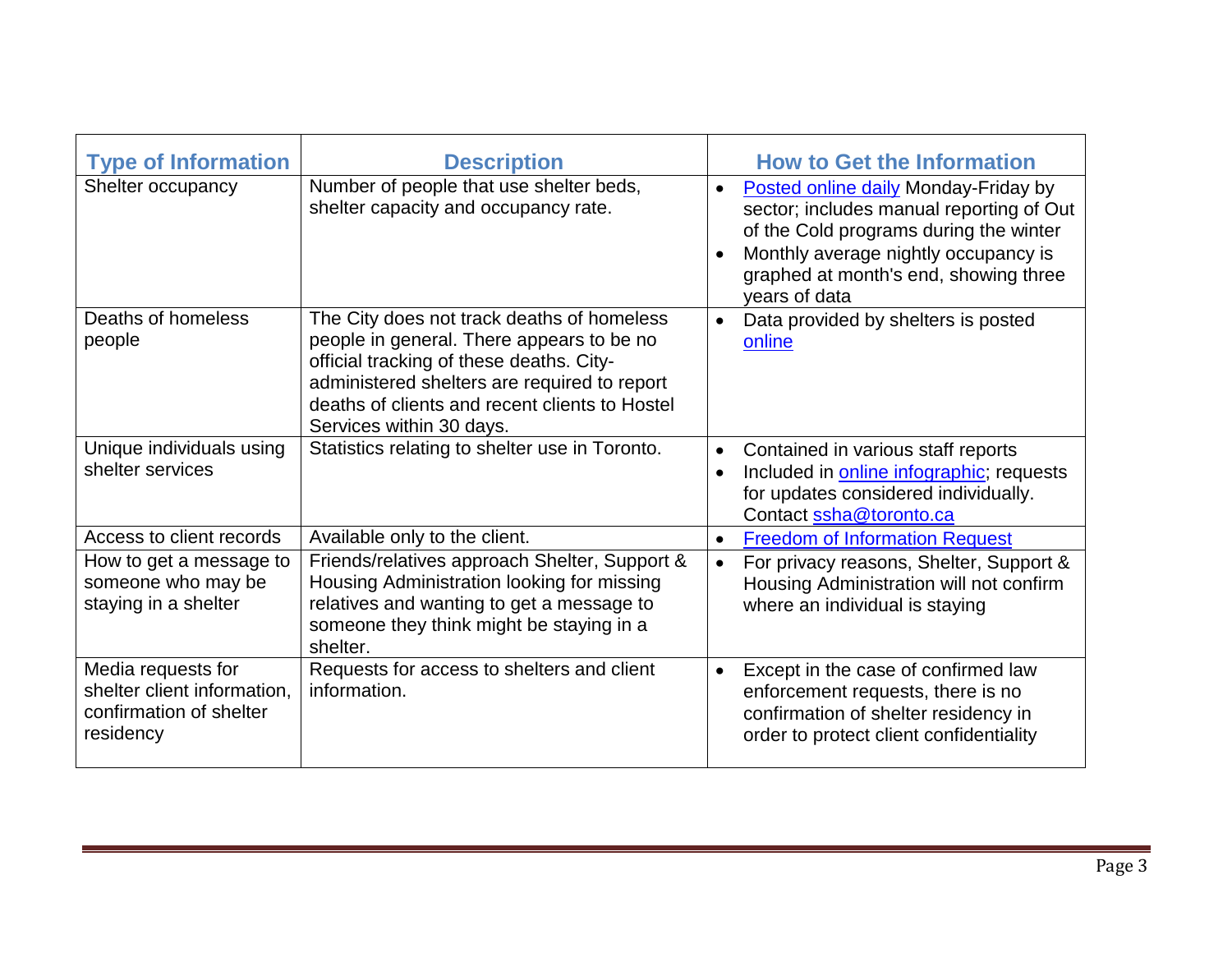| <b>Type of Information</b>                                  | <b>Description</b>                                                                                                                                                                                                                                                                                                   | <b>How to Get the Information</b>                                                                                                                                                                                                                          |
|-------------------------------------------------------------|----------------------------------------------------------------------------------------------------------------------------------------------------------------------------------------------------------------------------------------------------------------------------------------------------------------------|------------------------------------------------------------------------------------------------------------------------------------------------------------------------------------------------------------------------------------------------------------|
| <b>Shelter Serious</b><br>Occurrence reports                | As noted in the Toronto Shelter Standards,<br>shelter operators must complete and file with<br>Hostel Services an incident report of all<br>occurrences involving fire, death, severe<br>assault/accidental injuries and/or attempted<br>suicides requiring medical assistance, and<br>anything involving a firearm. | <b>Freedom of Information Request</b><br>$\bullet$                                                                                                                                                                                                         |
| How to open a shelter                                       | Requests for Proposals and Requests for<br>Expressions of Interest are issued when the<br>City is seeking an organization to operate<br>shelter services.                                                                                                                                                            | <b>Requests for Proposals and Requests</b><br>$\bullet$<br>for Expressions of Interest are posted<br>on www.toronto.ca/housing when<br>available and promoted through social<br>media and direct email to not-for-profit<br>agencies working in the sector |
| <b>Toronto Shelter</b><br><b>Standards</b>                  | Shelter standards have been developed to<br>provide shelter operators and residents with a<br>clear set of expectations and guidelines for the<br>provision of shelter services in Toronto.                                                                                                                          | Online and in hard copy<br>$\bullet$<br>Recently updated standards will be<br>implemented during 2016. Revised<br>standards are available here.                                                                                                            |
| Details on programs<br>offered at City-operated<br>shelters | Information about the programs and services<br>offered at shelters directly operated by the<br>City.                                                                                                                                                                                                                 | Program brochures. Send queries to<br>$\bullet$<br>ssha@toronto.ca<br>Descriptions of City-operated shelters<br>$\bullet$<br>are also available online; includes<br>contact information                                                                    |
| Volunteering in shelters                                    | Shelter, Support & Housing Administration<br>receives requests from members of the public<br>looking to volunteer in a shelter.                                                                                                                                                                                      | Contact the shelter directly. List<br>$\bullet$                                                                                                                                                                                                            |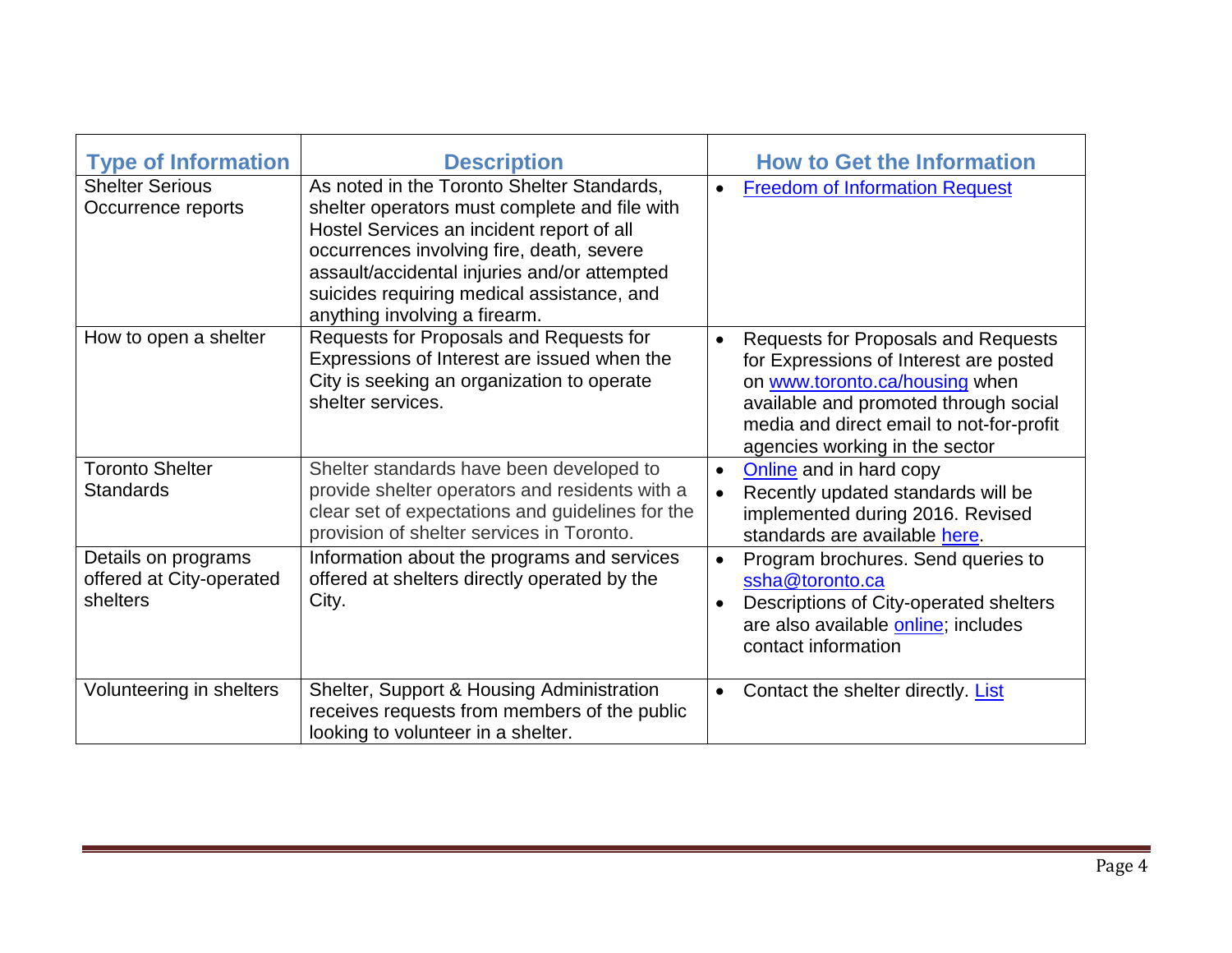| <b>Type of Information</b>                             | <b>Description</b>                                                                                                                                                                      |                        | <b>How to Get the Information</b>                                                                                                                                                                                                                                                                                                                                                                                                                                                                                                                                                                                                                                                      |
|--------------------------------------------------------|-----------------------------------------------------------------------------------------------------------------------------------------------------------------------------------------|------------------------|----------------------------------------------------------------------------------------------------------------------------------------------------------------------------------------------------------------------------------------------------------------------------------------------------------------------------------------------------------------------------------------------------------------------------------------------------------------------------------------------------------------------------------------------------------------------------------------------------------------------------------------------------------------------------------------|
| How to make donations<br>to shelters                   | During the holiday season, the City surveys<br>community agencies for gift ideas for clients<br>and volunteer opportunities. This is posted in<br>early November and is available here. | $\bullet$<br>$\bullet$ | For donations of cash to community-<br>operated shelters, please contact the<br>operators directly<br>Donations of goods and services are<br>often welcome if the shelter is able to<br>accommodate these. Please contact<br>shelters directly before dropping<br>anything off. Here is a list of all City-<br>administered shelters<br>For cash donations to City-operated<br>shelters that require a tax receipt, send<br>a cheque (payable to Treasurer, City of<br>Toronto), to Shelter, Support & Housing<br>Administration, 55 John Street, 6th<br>Floor, Toronto, M5V 3C6, Attn: Program<br>Support. Please advise what program or<br>shelter you would like the funds to go to |
| Extreme weather<br>services                            | Additional services become available to get<br>homeless people off the street during extreme<br>cold weather                                                                            | $\bullet$<br>$\bullet$ | Posted online<br>311                                                                                                                                                                                                                                                                                                                                                                                                                                                                                                                                                                                                                                                                   |
| <b>Extreme Cold Weather</b><br><b>Alert statistics</b> | <b>Statistics relating to Extreme Cold Weather</b><br>Alerts starting from the 2004-2005 season.                                                                                        | $\bullet$              | Online                                                                                                                                                                                                                                                                                                                                                                                                                                                                                                                                                                                                                                                                                 |
| How to access Streets to<br>Homes services             | Streets to Homes provides street outreach<br>services that work to assist street-involved<br>people to find and keep permanent housing.                                                 | $\bullet$              | 311 or 24-hr general inquiry: 416-392-<br>0090<br>In person at the Streets to Homes<br>Assessment and Referral Centre, 129<br>Peter St (at Richmond St) in downtown<br>Toronto)<br>Information also in printed service<br>directories                                                                                                                                                                                                                                                                                                                                                                                                                                                  |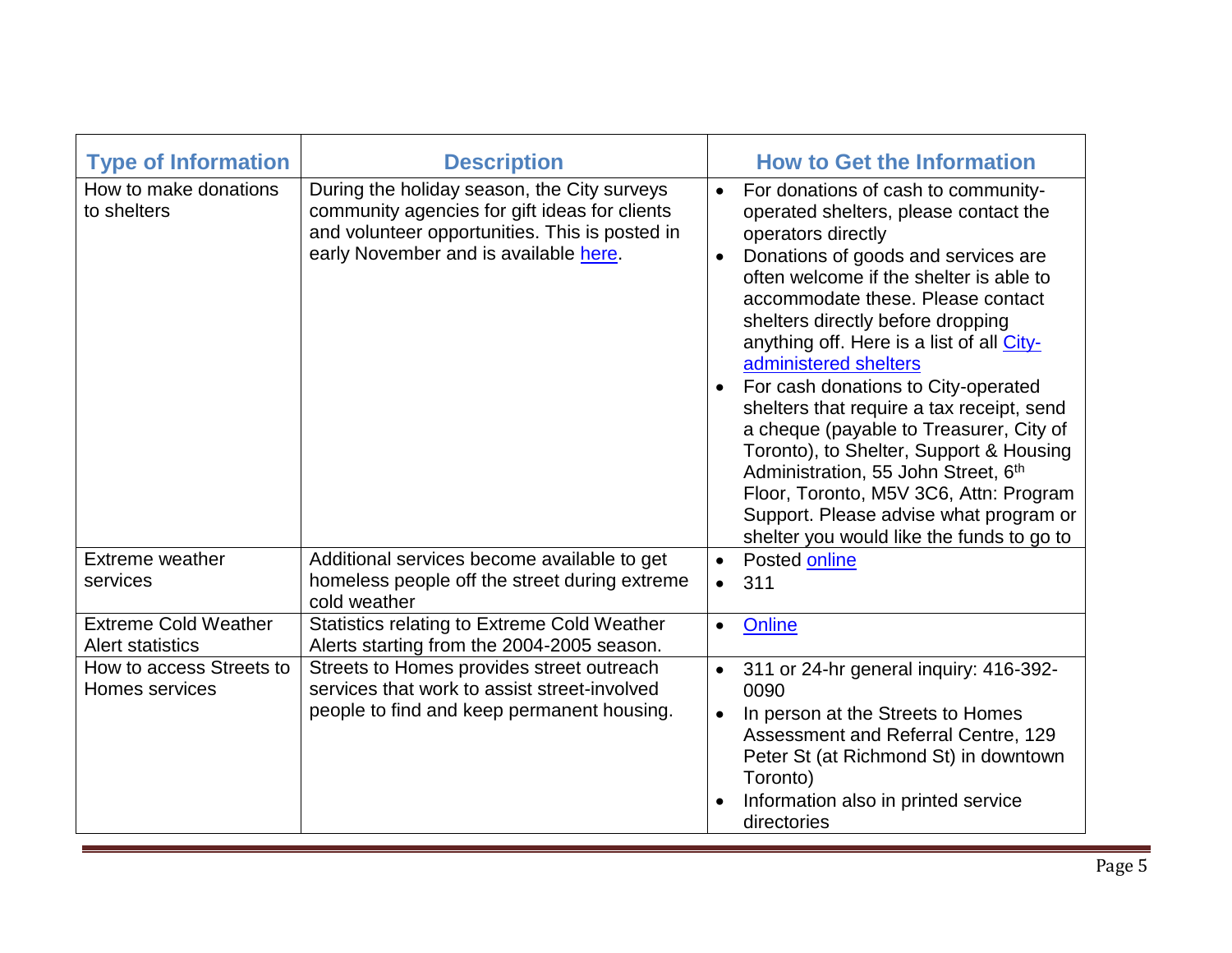| <b>Type of Information</b>                                                                                 | <b>Description</b>                                                                                                                                                  | <b>How to Get the Information</b>                                                                                                        |
|------------------------------------------------------------------------------------------------------------|---------------------------------------------------------------------------------------------------------------------------------------------------------------------|------------------------------------------------------------------------------------------------------------------------------------------|
| Access to Streets to<br>Homes clients                                                                      | Requests for information about Streets to<br>Homes clients.                                                                                                         | Shelter, Support & Housing Administration<br>is obliged to protect the confidentiality of<br>clients; enquiries to ssha@toronto.ca       |
| Agency requests for<br>shelter/Streets to Homes<br>client information                                      | Requests for information about shelter and<br>Streets to Homes clients from an agency.                                                                              | With appropriate client consent<br>$\bullet$<br>Contact relevant service directly                                                        |
| <b>Housing Services</b>                                                                                    |                                                                                                                                                                     |                                                                                                                                          |
| Where to get services                                                                                      | Includes drop-ins, Rent Bank, eviction<br>avoidance, low-cost meals and housing<br>help.                                                                            | Online at www.toronto.ca/housing<br>$\bullet$<br>In printed material tailored to different<br>$\bullet$<br>audiences<br>311<br>$\bullet$ |
| How to get City<br>grant/funding for housing<br>stability services                                         | Requests for Proposals and Requests for<br>Expressions of Interest are issued when<br>the City is seeking an organization to<br>provide housing stability services. | <b>Current Requests for Proposals and</b><br>$\bullet$<br>Requests for Expressions of Interest are<br>posted at www.toronto.ca/housing   |
| <b>Location of Rent Banks</b>                                                                              | Provide limited, interest free loans to<br>seniors, individuals, and families who face<br>imminent eviction for rental arrears                                      | In service guides and listings at<br>www.toronto.ca/housing                                                                              |
| List of agencies<br>receiving funding<br>through the City for<br>delivery of housing<br>stability services | Projects recommended for housing support<br>services funding as of October 1, 2014.                                                                                 | Information is available online<br>$\bullet$                                                                                             |
| Agencies receiving<br>funding for drop-in<br>services through the City                                     | 23 drop-in projects were approved for<br>\$3,093,762 in funding through a Request<br>for Proposals issued by the City.                                              | Posted online<br>$\bullet$                                                                                                               |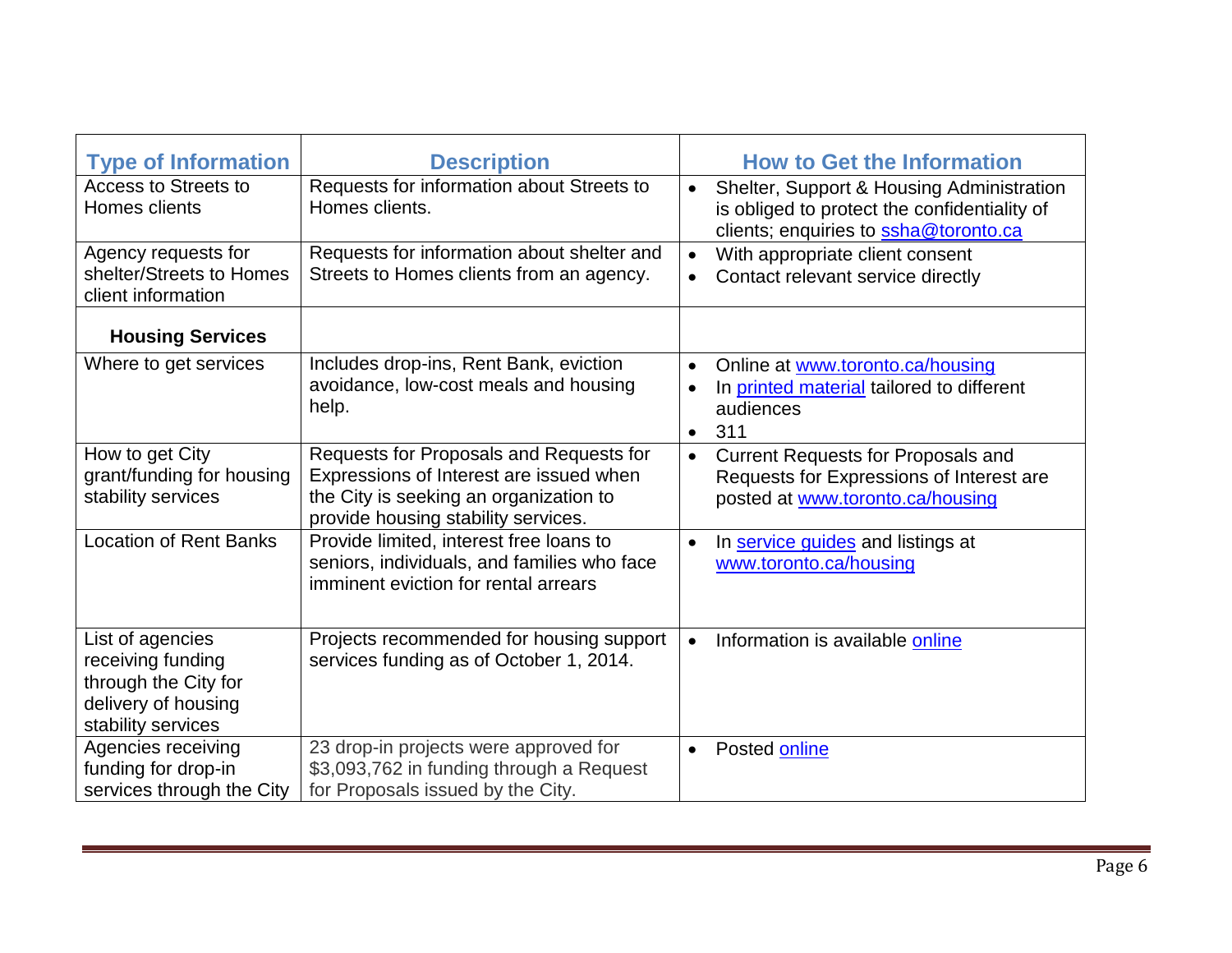| <b>Type of Information</b>                                                       | <b>Description</b>                                                                                                                                                                                                                         | <b>How to Get the Information</b>                                                                                                                                                                                                                        |
|----------------------------------------------------------------------------------|--------------------------------------------------------------------------------------------------------------------------------------------------------------------------------------------------------------------------------------------|----------------------------------------------------------------------------------------------------------------------------------------------------------------------------------------------------------------------------------------------------------|
| Contract details re:<br>funded agencies;<br>financials for agencies              | Contract and financial information for<br>agencies.                                                                                                                                                                                        | <b>Freedom of Information Request</b><br>$\bullet$                                                                                                                                                                                                       |
| Organizations receiving<br><b>Tenant Defence Fund</b><br>grants                  | The Tenant Defence Fund is a City<br>program that helps tenants preserve<br>affordable rental housing.                                                                                                                                     | On request to <b>ssha@toronto.ca</b><br>$\bullet$                                                                                                                                                                                                        |
| <b>Social Housing</b>                                                            |                                                                                                                                                                                                                                            |                                                                                                                                                                                                                                                          |
| Funding for social<br>housing in Toronto;<br>number of units in the<br>portfolio | The City oversees subsidized housing<br>provided by 240 community organizations<br>which equals homes for about 265,000<br>Torontonians; 164,000 in City-owned<br><b>Toronto Community Housing.</b>                                        | Contained in annual budget number,<br>$\bullet$<br>available at www.toronto.ca/budget[put<br>year here]<br>2016 information:<br>$\bullet$<br>www.toronto.ca/budget2016                                                                                   |
| Number of households<br>on the social housing<br>waiting list                    | Waiting list activities for the period, number<br>of households housed by provider type and<br>special priority statistics.                                                                                                                | Statistics are <b>posted online</b> quarterly<br>$\bullet$                                                                                                                                                                                               |
| How to get into social<br>housing                                                | Basic information on access to subsidized<br>housing in Toronto.                                                                                                                                                                           | Online<br>$\bullet$                                                                                                                                                                                                                                      |
| How to get into<br>alternative housing                                           | Basic information on access to alternative<br>housing in Toronto.                                                                                                                                                                          | Online<br>$\bullet$                                                                                                                                                                                                                                      |
| How to get a housing<br>allowance                                                | In addition to providing funding for social<br>housing providers, the City also provides<br>housing allowances for targeted<br>households to help offset their rent.<br>Housing allowances are targeted according<br>to Council direction. | Housing allowances Frequently Asked<br>$\bullet$<br>Questions posted online<br>Number of housing allowances is included<br>$\bullet$<br>in annual analyst notes to Shelter, Support<br>& Housing Administration's budget; 2016<br>notes are here (4,900) |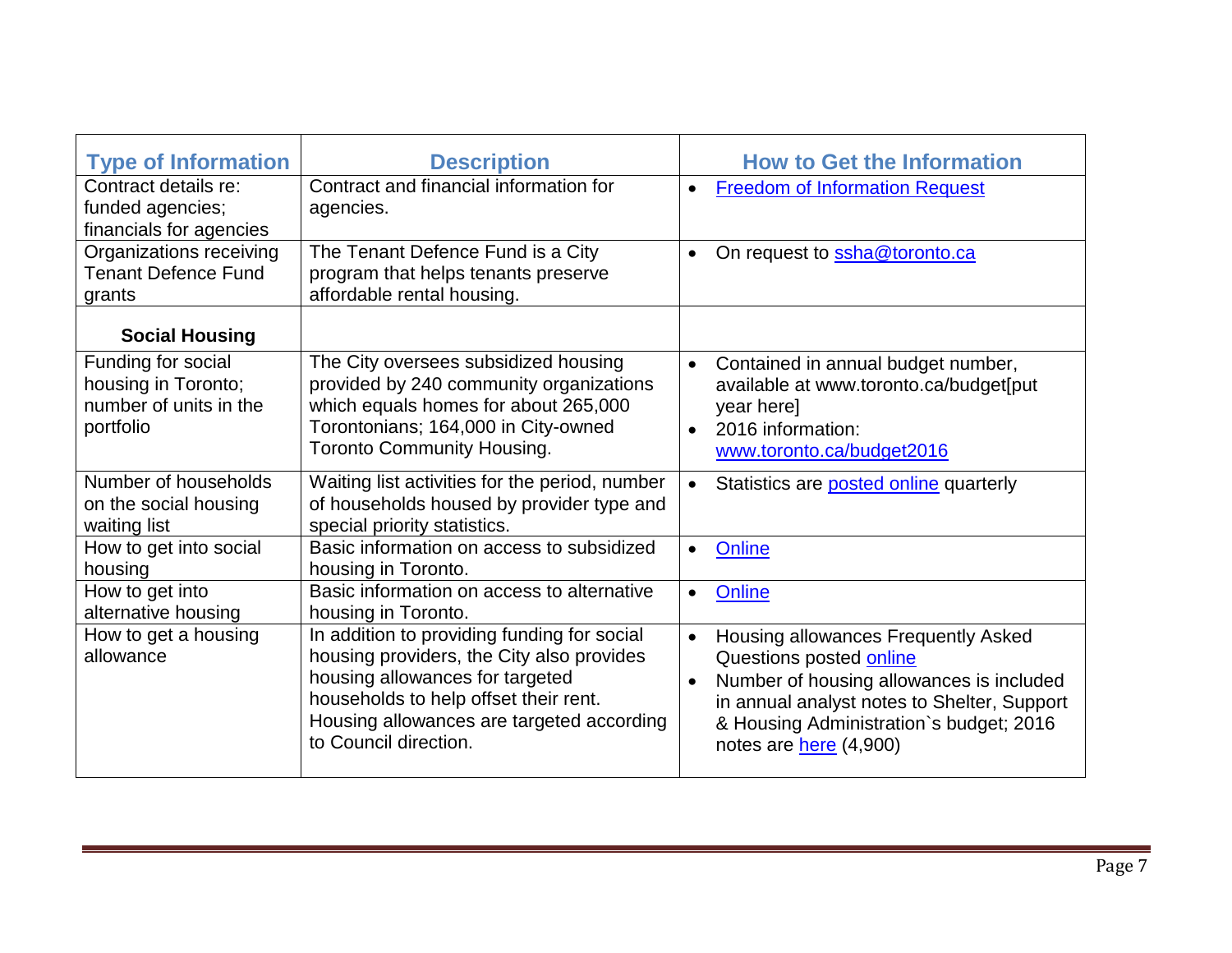| <b>Type of Information</b>                 | <b>Description</b>                                                                                                                                                                                                                      | <b>How to Get the Information</b>                             |
|--------------------------------------------|-----------------------------------------------------------------------------------------------------------------------------------------------------------------------------------------------------------------------------------------|---------------------------------------------------------------|
| What are rent<br>supplements?              | As service manager for social housing,<br>Shelter, Support & Housing Administration<br>manages social housing provider subsidies,<br>new affordable housing, a centralized<br>waiting list, rent supplements and housing<br>allowances. | 2015 staff report on rent supplement<br>$\bullet$<br>programs |
| Locations of social<br>housing in Toronto  | Social housing buildings and units in<br>Toronto.                                                                                                                                                                                       | Available here<br>$\bullet$                                   |
| Housing providers with<br>special mandates | Some housing providers have received<br>approval from the City of Toronto to provide<br>housing to a specific group of applicants.                                                                                                      | Online here<br>$\bullet$                                      |
| Access to housing<br>provider financials   | Financial information relating to social<br>housing providers.                                                                                                                                                                          | Contact housing provider directly<br>$\bullet$                |
| Service manager<br>assessment reports      | The City is service manager for 240 social<br>housing providers and periodically does<br>assessments to assist Boards of Directors.                                                                                                     | <b>Freedom of Information Request</b><br>$\bullet$            |
| Choice-based letting                       | The City is gradually implementing a<br>choice-based system of allocating vacant<br>social housing units.                                                                                                                               | Online                                                        |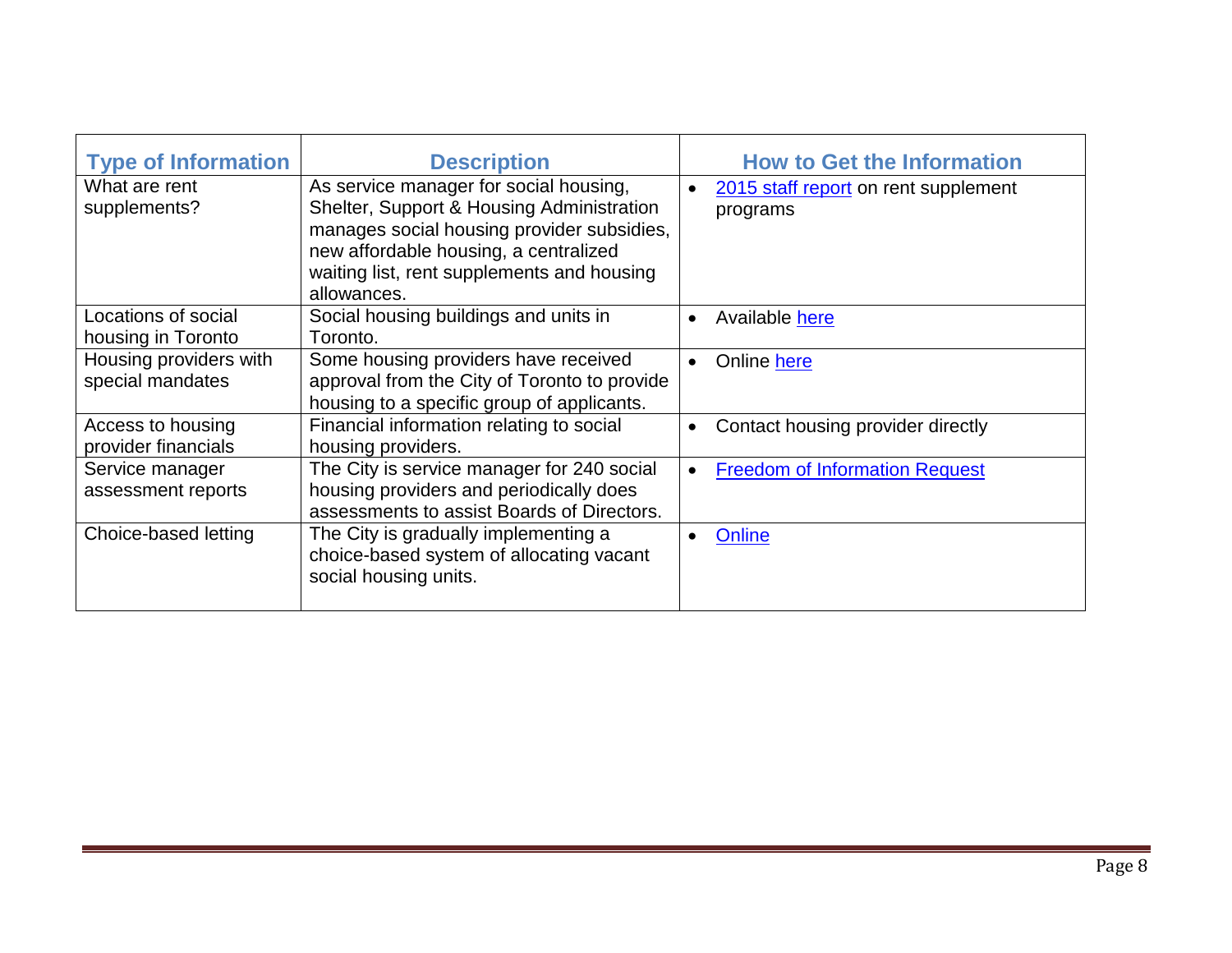| <b>Type of Information</b>                                                                                                                                     | <b>Description</b>                                                                                                                                                                                                      | <b>How to Get the Information</b>                                                                                                                                                                                                                                                                                                                                                                                                                                                                                                            |
|----------------------------------------------------------------------------------------------------------------------------------------------------------------|-------------------------------------------------------------------------------------------------------------------------------------------------------------------------------------------------------------------------|----------------------------------------------------------------------------------------------------------------------------------------------------------------------------------------------------------------------------------------------------------------------------------------------------------------------------------------------------------------------------------------------------------------------------------------------------------------------------------------------------------------------------------------------|
| Where can tenants of<br>social housing go when<br>they want to appeal a<br>review decision that<br>ends qualification for<br>rent-geared-to-income<br>housing? | If you live in a rent-geared-to-income unit in<br>social housing and have received a notice<br>that you are no longer eligible for rent-<br>geared-to-income assistance, you can<br>apply for a review of the decision. | Fill in this form and send it to the Social<br>$\bullet$<br>Housing Unit via email to<br>socialhousing@toronto.ca or by mail to<br>Social Housing Unit, 365 Bloor St E, 15th<br>Floor, Toronto, M4W 3L4<br>You can request a review up to 20<br>$\bullet$<br>business days after the notice of decision is<br>issued<br>Do not fill in this form if you are requesting<br>$\bullet$<br>a review of a decision about the amount or<br>effective date of your rent-geared-to-<br>income rent. Send those requests to your<br>housing provider. |
| <b>Waiting List</b>                                                                                                                                            |                                                                                                                                                                                                                         |                                                                                                                                                                                                                                                                                                                                                                                                                                                                                                                                              |
| Client access to files                                                                                                                                         | Requests for client access to waiting list<br>files.                                                                                                                                                                    | <b>Freedom of Information Request</b><br>$\bullet$                                                                                                                                                                                                                                                                                                                                                                                                                                                                                           |
| <b>Rent Supplement</b>                                                                                                                                         |                                                                                                                                                                                                                         |                                                                                                                                                                                                                                                                                                                                                                                                                                                                                                                                              |
| Client access to files                                                                                                                                         | Requests for client access to rent<br>supplement files.                                                                                                                                                                 | <b>Freedom of Information Request</b><br>$\bullet$                                                                                                                                                                                                                                                                                                                                                                                                                                                                                           |
| <b>Division-Wide</b>                                                                                                                                           |                                                                                                                                                                                                                         |                                                                                                                                                                                                                                                                                                                                                                                                                                                                                                                                              |
| <b>SSHA budget</b>                                                                                                                                             | Available online at corporate site annually.                                                                                                                                                                            | www.toronto.ca/budget2016<br>$\bullet$                                                                                                                                                                                                                                                                                                                                                                                                                                                                                                       |
| <b>Street Needs</b>                                                                                                                                            | Results for 2006, 2009 and 2013 available.                                                                                                                                                                              | <b>Open Data</b><br>$\bullet$                                                                                                                                                                                                                                                                                                                                                                                                                                                                                                                |
| Assessment                                                                                                                                                     |                                                                                                                                                                                                                         | 2013 results<br>$\bullet$                                                                                                                                                                                                                                                                                                                                                                                                                                                                                                                    |